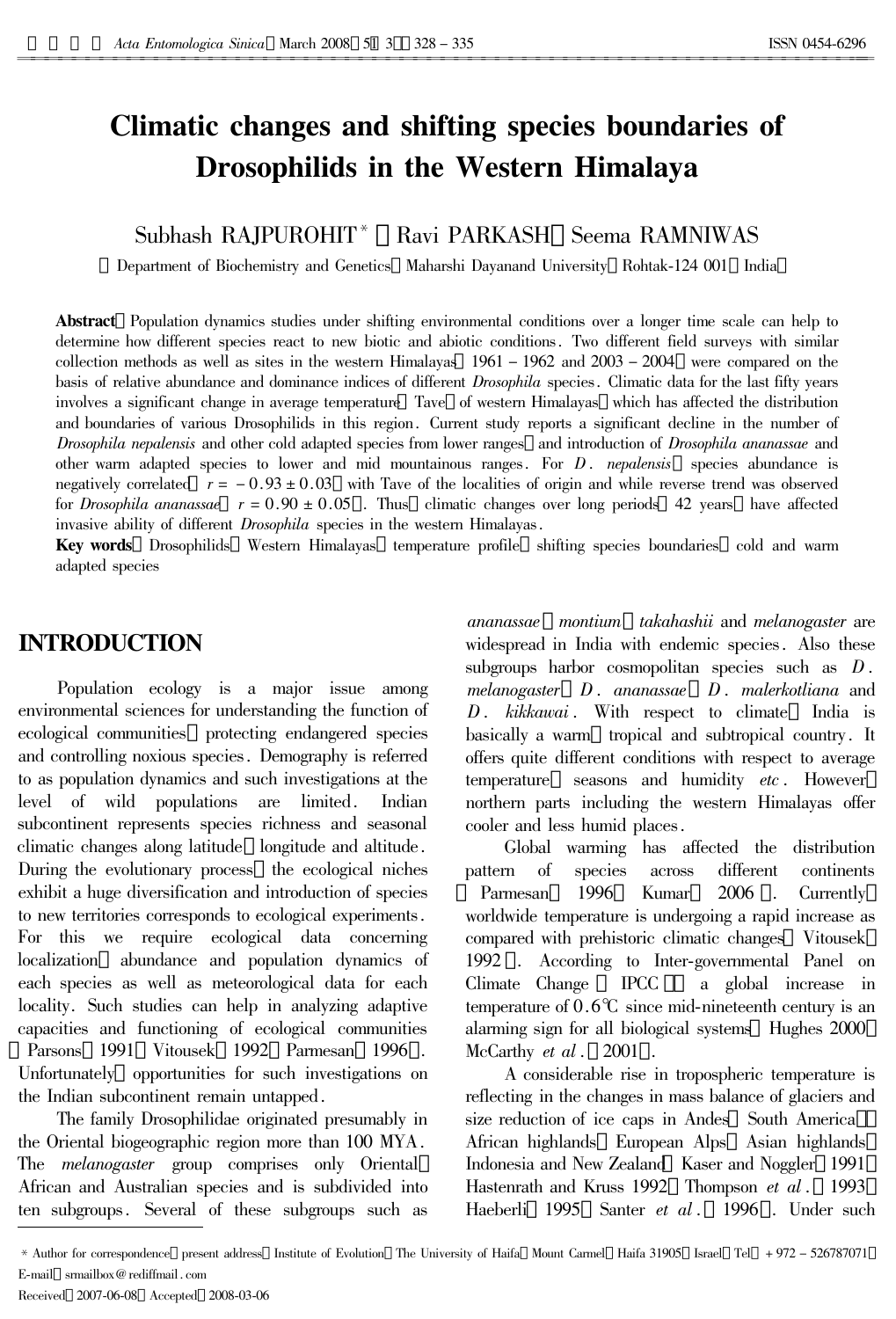situations species are expected to move upwards higher latitudes and/or altitudes in response to shifting temperature zones. It has been suggested that changes in worldwide climate will lead to shifts in species geographic boundaries Schneider 1993. Range shifts can also impose serious problems for human health e. g. in Asia Africa and Latin America mosquito borne diseases have increased significantly in the highlands Epstein  $et \ al.$  1998. A growing number of investigators propose that vectorborne diseases VBDs involving insects or snails as carriers could shift their range in response to climate change Leaf 1989 Shope 1991 Patz  $et \, al.$ 1996 McMichael et al. 1996 Carcavallo and de Casas 1996 . There are certain other investigations as well which indicate the potential for spread of the geographic areas that could sustain VBD Vector Borne Diseases transmission to higher elevations and higher latitudes under global warming scenario Maskell et Martens *et al*  $. 1997$  $al.$ 1993 Focks  $et \, al.$ 1995.

Species differ in their rate of migration demographic and evolutionary adaptive characteristics 1998. A major question is to Trelles  $et \text{ } al.$ determine which key ecological factors limit species distribution and how they limit. Temperature a key factor of the environment has affected geographical distribution of many ectothermic species Andrewartha and Birch 1954 Brneie et al. 1981 Leather et al. 1993 Cossins and Bowler 1987. Drosophila species are generalists in exploiting tropical resources and can tolerate changes in climatic conditions. Therefore Drosophilids are good candidates for invasion of novel territories often far from their centers of origin e.g. Zaprionus indianus an afrotropical Drosophilid in recent times has invaded into South America and quickly extended its distribution to various Brazilian states Vilela 1999 Tidon et al. 2003 and Uruguay Goni et al.  $2001$ . Over the last 20 years a shift has been observed in the latitudinal cline of alcohol dehydrogenase of *Drosophila melanogaster* in eastern coastal Australia. It has been suggested that these genetic changes are likely to reflect increasing warmer and drier conditions and may serve as sensitive biomarkers for climatic change Umina et al. 2005. Several *Drosophila* species demonstrate latitudinal clines on the Indian subcontinent and genetic variations are strongly correlated with local climatic conditions especially seasonal thermal amplitude or Tcv Parkash *et al*. 1998 Parkash and Munjal 1999a 1999b. Thus it would be interesting to monitor changes in Indian Drosophilids in context of global warming effects.

Some cases of invasion due to climate change examples include warm-water species that have recently appeared in the Mediterranean and North seas Nehring 1996 Nieder et al. 2000. Even in some remote places as some sub-Antarctic islands it is estimated that introductions by humans over the last two centuries account for a considerable proportion of the insect and mite fauna Pugh 1994. Monitoring in other parts of the world has identified a large number of ecological and biological changes due to recent climate change Hughes 2000 McCarty 2001 Walther et  $al.$ 2002. These include both latitudinal and altitudinal shifts in species ranges Zalakevicius and Zalakeviciute 2001 as well as changes in abundance and local extinctions.

In the present study two different field collections  $1961 - 1962$  and  $2003 - 2004$  were compared on the basis of percent distribution relative abundance and dominance indices of different *Drosophila* species. A significant change in average temperature in western Himalayas has affected the distribution of various Drosophilids in this region. Due to climatic changes cold adapted species  $D$ . *nepalensis*  $D$ . *takahashii*  $D.$  rufa and  $D.$  bifasciata have shifted their boundaries to mid and high elevational localities while lower to mid altitudinal sites have been invaded by warm adapted species  $D.$  ananassae and  $D$ . repleta.

# **MATERIALS AND METHODS**

In order to compare the species distribution pattern across a span of 45 years  $1961 - 1962$  vs  $2003 - 2004$ and  $2005 - 2006$ collections of *Drosophila* species were made from seven geographical sites of western Himalayas Fig. 1 in accordance with earlier survey conducted by Parshad and Paika 1963. Data on the altitudinal as well as latitudinal locations of all the seven sites which include low mid and high altitudes are given in Table 1. Methods of collections net sweeping and bait trap methods were similar to that of Parshad and Paika 1963. For random sampling of *Drosophila* species collections were made from gardens houses nurseries fruit shops fruit godowns and dustbins in accordance with the earlier collections made by Parshad and Paika 1963. Earlier data were based on nearly 5 000 Drosophilids while the current data include  $7\,108$  and  $6\,317$  individuals for  $2003$  - $2004$  and  $2005 - 2006$  collections respectively. For the two species  $D$ . *nepalensis* and  $D$ . *ananassae* which showed highly significant changes in their percent distribution across a span of 42 years 1962  $\upsilon$  2004 monthly collection data were analyzed for pre-winter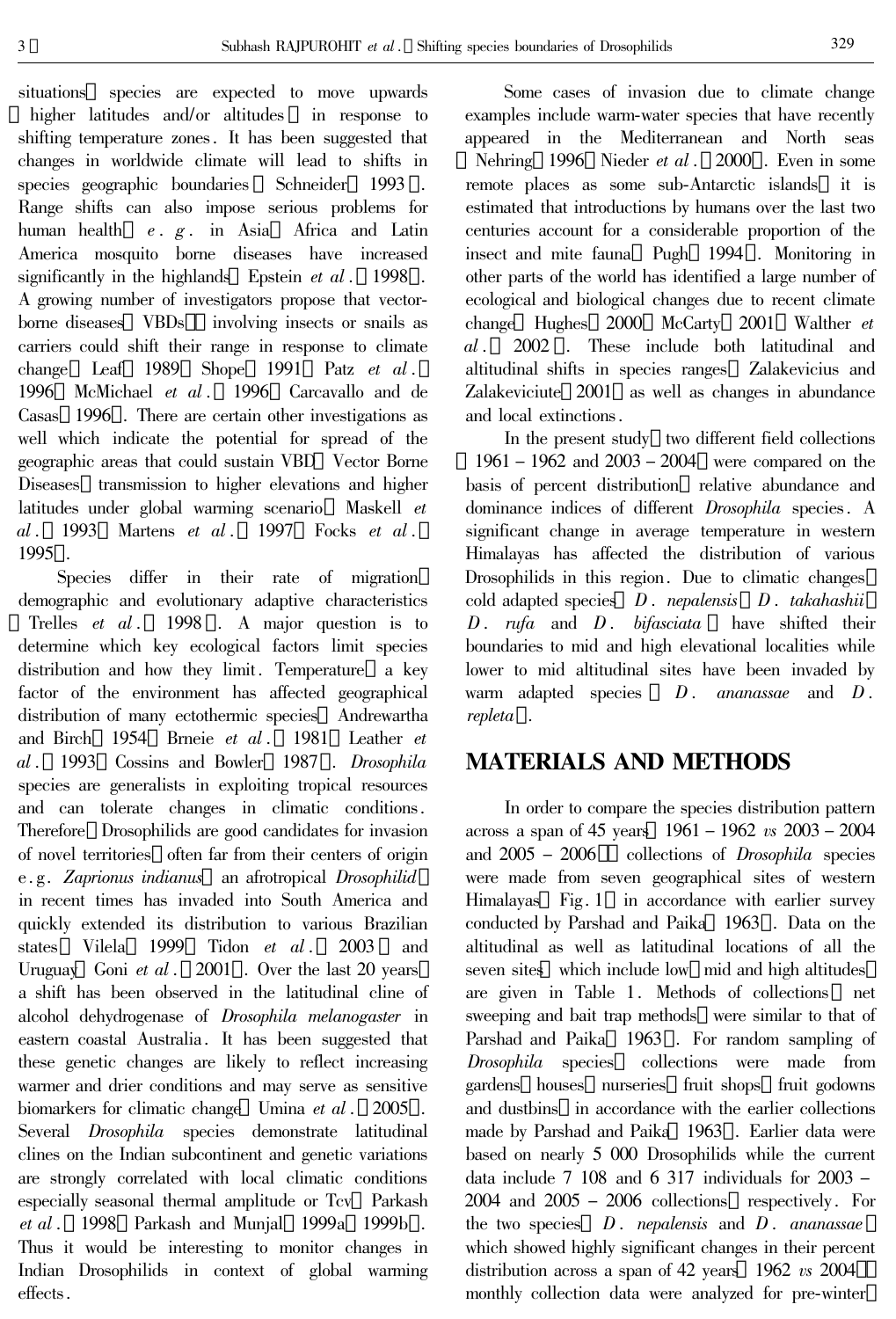winter and post-winter periods as a function of the average temperature Tave of the sites of origin.

**Relative abundance**  $R$  of the species refers to the number of individual of the species i divided by the total number of individuals in the sample. Species **richness** S was considered equal to the number of different species found in the sample. **Dominance index D** of each species was calculated as  $D = n_i$  $n_i - 1/N$  N - 1 where  $n_i$  is number of individuals of the species  $i$  and  $N$  is the total number of the samples Simpson 1949. The above indexes were calculated using the frequencies of species individuals collected from all the collection sites.

Temperature data for western Himalayan region were obtained from Indian Institute of Tropical Meteorology **IITM** www.tropmet.res.in . Tempe-Tave were calculated using rature averages temperature maximum and temperature minimum values and are shown in Fig 2. All the seven localities of origin of populations in the western Himalayas have undergone extensive changes due to population growth and deforestation. Furthermore the low altitude locations have shown extensive industrialization during the last 3  $-4$  decades.



Fig. 1 Geographical map of Indian sub-continent. Sites of collection in the western Himalayan region are indicated as a polygon.

### Table 1 Data on common collection sites used for two different collections 1961 – 1962 2003 – 2004 of

|                               |                                                                       |       | Drosophila species from western Himalayas |                  |                        |         |         |
|-------------------------------|-----------------------------------------------------------------------|-------|-------------------------------------------|------------------|------------------------|---------|---------|
| $\rm SITES$                   | Chandigarh & Pinjore                                                  | Kalka | Dharamshala                               | Kullu            | $\operatorname{Solar}$ | Kasauli | Manali  |
| Altitude m                    | $400 - 450$                                                           | 600   | 1 2 1 0                                   | 1 3 1 0          | 1 4 4 0                | 1 960   | 2 0 4 0 |
| Latitude $~^\circ \mathrm{N}$ | 30.44                                                                 | 30.51 | 32.16                                     | 32.00            | 30.80                  | 30.64   | 32.16   |
|                               | All collections were made through net sweeping and bait trap methods. |       |                                           |                  |                        |         |         |
|                               | 13.6 <sub>1</sub>                                                     |       |                                           |                  |                        |         |         |
|                               | Western himalayas<br>13.4                                             |       |                                           |                  |                        |         |         |
|                               |                                                                       |       |                                           |                  |                        |         |         |
|                               | 13.2                                                                  |       |                                           |                  |                        |         |         |
|                               | 13.0                                                                  |       |                                           |                  |                        |         |         |
|                               |                                                                       |       |                                           |                  |                        |         |         |
|                               | 12,8                                                                  |       |                                           |                  |                        |         |         |
|                               | 12.6                                                                  |       |                                           |                  |                        |         |         |
|                               | 12.4                                                                  |       |                                           |                  |                        |         |         |
|                               |                                                                       |       |                                           |                  |                        |         |         |
|                               | 12.2                                                                  |       |                                           |                  |                        |         |         |
|                               | $T_{average} (C)$<br>12,0                                             |       |                                           |                  |                        |         |         |
|                               | $11.8\,$                                                              |       |                                           |                  |                        |         |         |
|                               |                                                                       |       |                                           |                  |                        |         |         |
|                               | 11,6                                                                  |       |                                           |                  |                        |         |         |
|                               | $11.4\,$                                                              |       |                                           |                  |                        |         |         |
|                               | $11.2\,$                                                              |       |                                           |                  |                        |         |         |
|                               |                                                                       |       |                                           |                  |                        |         |         |
|                               | $11.0\,$                                                              |       |                                           |                  |                        |         |         |
|                               | 10,8                                                                  |       |                                           |                  |                        |         |         |
|                               | 1950                                                                  | 1960  | 1970                                      | 1980             | 1990<br>2000           | 2010    |         |
|                               |                                                                       |       |                                           | $V_{\text{max}}$ |                        |         |         |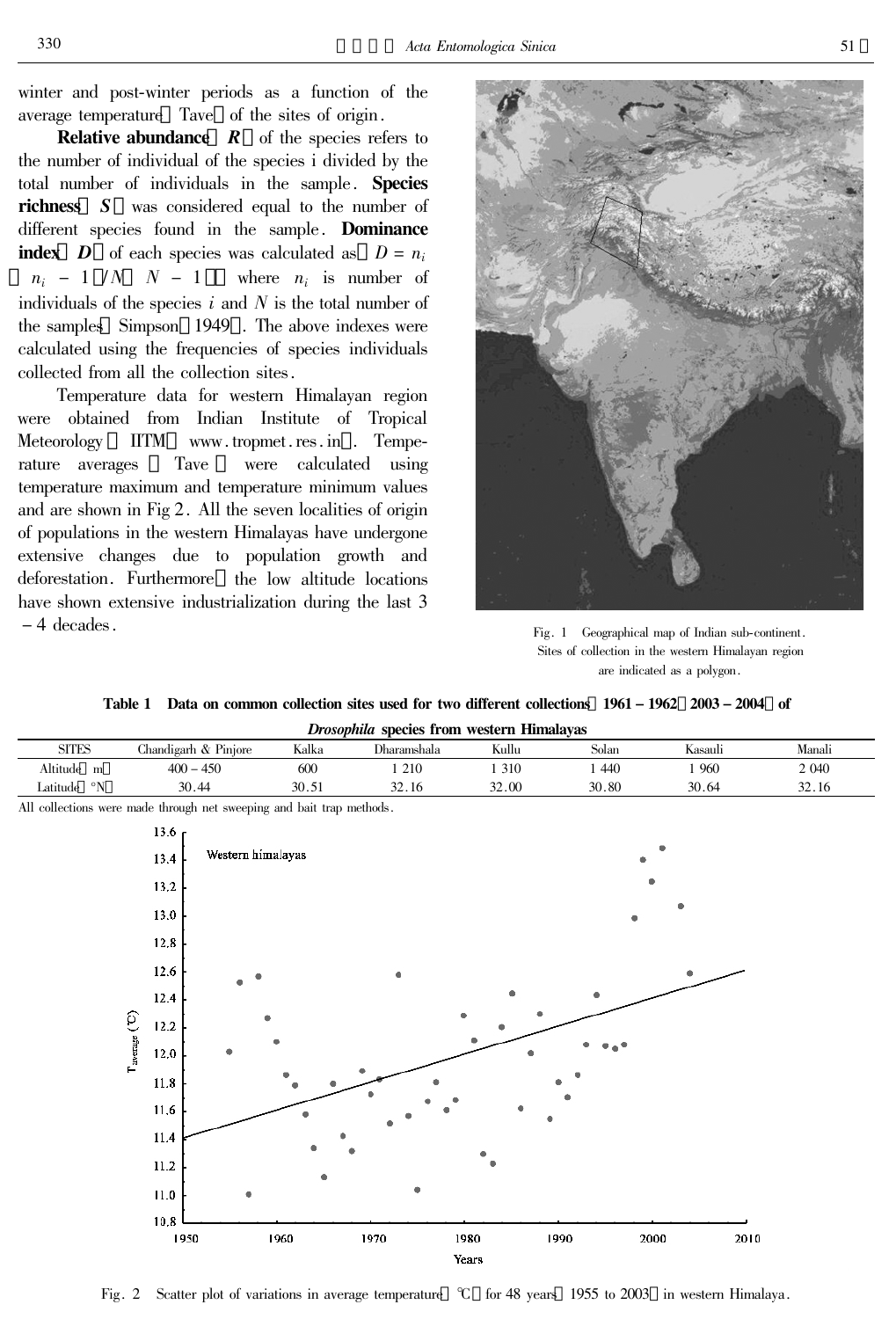# **RESULTS AND DISCUSSIONS**

A total of thirteen species comprising of six to seven thousand individuals were collected during the recent collections. Data for two consecutive collections  $2003 - 2004$  and  $2005 - 2006$  are given in Table 2. During the recent collections cold adapted species -D. nepalensis  $D$ . takahashii and  $D$ . rufa could be collected in significant numbers from the highlands only  $> 1$  500 m . Table 3 shows dominance index relative abundance and species richness values  $e \cdot g$ . highest D dominance and R relative abundance values were obtained for  $D$ . *nepalensis* in  $1961 - 1962$ collection while lowest values were found for 2003 -2004. Species richness index showed no significant changes except addition of new species  $i. e. D.$ 

repleta  $D$ . ananassae and  $D$ . bipectinata in 2003 – 2004. When percent distributions of species 2003 –  $2004$  and  $2005 - 2006$  were compared with 1961 -1962 collection significant differences were found. In sixties abundance for  $D$ . *nepalensis* was reported as 66.96% of total sample size. By contrast the recent collections exhibit  $1.70\%$  D. nepalensis individuals particularly from the lowland regions. Four other cold adapted species  $D.$  punjabiensis  $D.$  takahashii  $D$ . bifasciata and  $D$ . rufa also evidenced significant decline in  $2003 - 2004$  collections as compared with  $1961 - 1962$ . It may be noted that two other cold adapted species  $D$ . busckii of subgenus Dorsilopha and  $D$ . *immigrans* – subgenus *Drosophila* were not included in the surveys of 1961 - 1962 which focused mainly on Sophophoran species.

Table 2 Pooled data on *Drosophila* individuals sampled from seven geographical sites during 2003 - 2004 and 2005 – 2006 percentages in parenthesis from western Himalaya

| <b>Species</b>          |                                                      | Ō<br>Year   | Altitude of fly     | Developmental thermal |  |
|-------------------------|------------------------------------------------------|-------------|---------------------|-----------------------|--|
|                         | collection sites m<br>$2003 - 2004$<br>$2005 - 2006$ |             | range $\mathcal{C}$ |                       |  |
| $D.$ melanogaster       | 565 7.94                                             | 801 12.68   | $400 - 2200$        | $12 - 31$             |  |
| $D.$ kikkawai           | 1 070 15.05                                          | 500 7.91    | $400 - 2200$        | $12 - 31$             |  |
| $D.$ ananassae          | 1 019 14.33                                          | 901 14.26   | $400 - 1500$        | $17 - 31$             |  |
| $D.$ jambulina          | 260 3.65                                             | 215 3.40    | <600                | $14 - 31$             |  |
| $D.$ repleta            | 2 730 38.40                                          | 2 200 34.85 | $600 - 1500$        | $14 - 30$             |  |
| $D.$ malerkotliana      | -                                                    | 111 1.75    | <600                | $15 - 31$             |  |
| $D.$ busckii            | 209 2.94                                             | 133 2.10    | > 1,500             | $12 - 28$             |  |
| $D.$ punjabiensis       | 70 0.98                                              | 141 2.23    | ~1000               | $14 - 31$             |  |
| $D.$ biarmipes          | -                                                    | 131 2.07    | > 1,500             | $12 - 30$             |  |
| $D$ . <i>nepalensis</i> | 121 1.70                                             | 113 1.78    | > 2000              | $12 - 25$             |  |
| $D.$ immigrans          | 810 11.39                                            | 910 14.40   | $600 - 2200$        | $12 - 28$             |  |
| $D.$ takahashii         | 145 2.03                                             | 161 2.50    | $600 - 2200$        | $15 - 31$             |  |
| $D.$ bipectinata        | 109 1.53                                             |             | ~1000               | $15 - 31$             |  |
| Total                   | 7 108 100                                            | 6 317 100   |                     |                       |  |

Data on altitudinal range as well as developmental thermal range are also given.

On the Indian sub-continent  $D$ . ananassae and  $D$ . bipectinata are circumtropical stenothermal species whereas  $D$ . kikkawai montium subgroup and  $D$ . *melanogaster* occur all along the Indian sub-continent. The recent colonization of D. kikkawai in western Himalayas is reflected by four fold increase in its relative abundance as compared with  $1961 - 1962$ collections Table 3. Another important finding is the collection of  $D$ . *ananassae* from low elevation sites. In  $1961 - 1962$  collections there were no records of this warm adapted species whereas in the recent collections D. ananassae represented 14.33% of total sample size which indicated its invasive ability as well as colonizing strategy under changing climatic conditions in the western Himalayas.

For a detailed analysis of abundance as well as boundaries of  $D$ . *nepalensis* and  $D$ . *ananassae* 

samples were collected monthly  $2003 - 2004$  along an altitudinal cline during the complete winter season. The collection sites are situated across 450 km but vary significantly in altitude  $i.e.$  400 to 2 200 m above sea level. *D. nepalensis* were collected from higher elevational sites in all the three periods pre-winter winter and post-winter. Recent collection surveys did not reveal  $D$ . *nepalensis* individuals from lowland sites except at 600 meters and that too in mid-winter  $r = 0.93 \pm 0.03$  Fig. 3. However such data on D. *ananassae* suggested an opposite trend  $r = 0.90 \pm$  $0.05$  Fig. 4. *D. ananassae* showed a significant increase in lowland areas whereas number of individuals decreased while moving upwards higher elevations. Collection of  $D$ . *ananassae* from these regions clearly indicated invasion of this species to low as well as midland areas. The invasive success of  $D$ . ananassae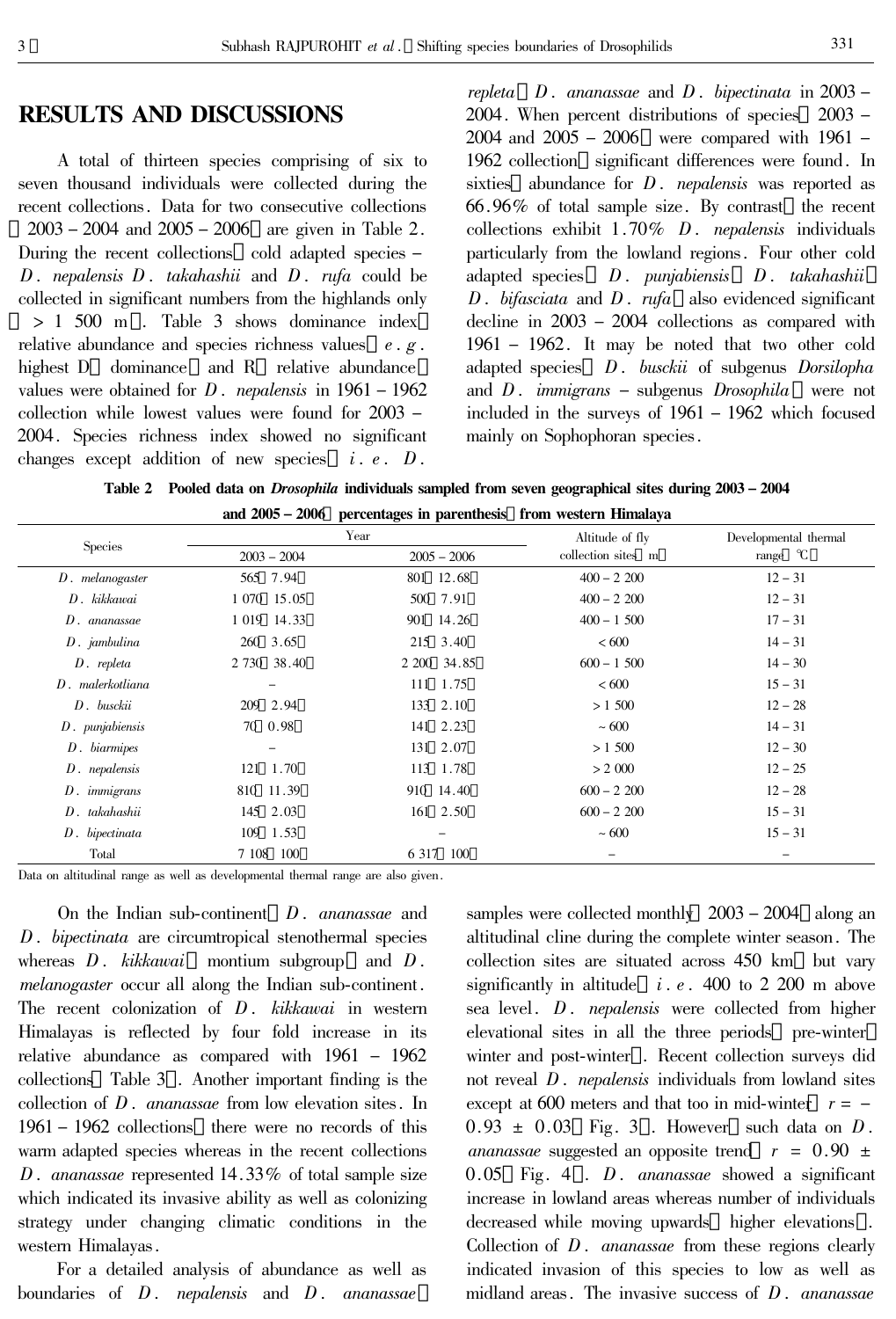|                                      | Dominance index $D$ |               |                          | Relative abundance<br>$\overline{R}$ |  |
|--------------------------------------|---------------------|---------------|--------------------------|--------------------------------------|--|
| Species                              | $1961 - 1962$       | $2003 - 2004$ | $1961 - 1962$            | $2003 - 2004$                        |  |
| $D.$ melanogaster $P$                | 0.003395            | 0.005566      | 0.0632                   | 0.0794                               |  |
| D. kikkawai P                        | 0.000982            | 0.021298      | 0.0366                   | 0.1500                               |  |
| $D.$ ananassae Wa                    |                     | 0.019294      | $\qquad \qquad -$        | 0.1433                               |  |
| $D.$ jambulina Wa                    | 0.000895            | 0.000977      | 0.0352                   | 0.0365                               |  |
| $D.$ repleta Wa                      |                     | 0.145066      | -                        | 0.3840                               |  |
| $D.$ malerkotliana $P$               | 0.004589            | -             | 0.0726                   | -                                    |  |
| $D.$ busckii $Ca$                    |                     | 0.000576      | $\overline{\phantom{m}}$ | 0.0294                               |  |
| $D$ . punjabiensis $Ca$              | 0.000755            | 0.000000      | 0.0328                   | 0.0098                               |  |
| $D.$ biarmipes $P$                   |                     | -             | $\overline{\phantom{m}}$ | $\qquad \qquad -$                    |  |
| $D$ . nepalensis $Ca$                | 0.446129            | 0.000120      | 0.6696                   | 0.0170                               |  |
| $D.$ immigrans $Ca$                  |                     | 0.011953      | $\qquad \qquad -$        | 0.1139                               |  |
| D. takahashii Ca                     | 0.002412            | 0.000211      | 0.0528                   | 0.0203                               |  |
| $D.$ bipectinata $P$                 |                     | 0.000081      |                          | 0.0153                               |  |
| $D.$ bifasciata Ca                   | 0.000195            |               | 0.0198                   |                                      |  |
| $D.$ suzukii Wa                      |                     |               |                          |                                      |  |
| $D. rufa$ Ca                         | 0.000120            |               | 0.0170                   |                                      |  |
| Species richness $S = 9$ 1961 – 1962 | $2003 - 2004$<br>11 |               |                          |                                      |  |

Table 3 Estimates of dominance index  $\bm{D}$  relative abundance  $\bm{R}$  and species richness  $\bm{S}$  for fourteen *Drosophila* species collected in two different time intervals 1961 – 1962 and 2003 – 2004

P Plastic species Wa Warm adapted Ca Cold adapted 1961 - 1962 data were used to calculate D R and S values Parshad and Paika 1963

may depend on their ability to respond to natural selection effects on physiological tolerance or plasticity. Changes in temperature may also affect viability fertility and development time which influence survival  $\sigma$ species. Life-history responses of **British** grasshoppers Orthoptera Acrididae to temperature change have resulted in an increase in growth and development rates Willott and Hassall 1998. With increasing temperature insects are expected to pass through their larval stages faster and to become adults earlier Hughes 2000. A study on grasshoppers in UK suggests an advance in flight phenology of three to six days over past 25 years Fleming and Tatchell 1995. Mean temperature in England have risen by  $0.4^{\circ}$  over the same period. Another similar kind of study on 104 species of most common Microlepidoptera in the Netherlands  $1955 - 1994$ shows a trend towards earlier shifted earlier by 11.6 days flight Ellis  $et \, al.$ 1997 . Life-history traits such as oviposition preference may change as an evolutionary consequence of increased habitat fragmentation Thomas  $et al.$ 1998 Kuussaari et al. 2000.

In last fifty years a significant increase in the average temperature Tave has been observed in the western Himalaya. Regional Climatic Modeling system **PRECIS** Providing Regional Climate for Impact Studies developed by Hedley Center suggested that there can be an approximate  $2^{\circ}C$  to  $6^{\circ}C$  rise in temperature as 21st century progresses with higher levels of warming in the northern parts of India Kohli *et al*. 2006. A temperature profile Tave from

1955 to 2003 is shown in Fig. 2. Beyond 1998 a significant increase in temperature Tave is evident in the western Himalayas and this is true on a global scale as well. This increase in temperature has affected the distribution and species richness and diversity in the recent decades. Habitat fragmentation may also change or disrupt predation and interspecific competition Tscharntke 1999 Kareiva and Kruess and Wennergren 1995.

 $D.$  ananassae and  $D.$  repleta were not at all represented during the collections made in  $1961 -$ 1962. However both these species showed significantly higher incidence as compared with other Drosophilids collected during the recent years  $2003 - 2004$  and  $2005 - 2006$ . Both the species are about fifty percent of total sample size. There are many variables that could affect dynamics of *Drosophila* communities. Number and type of resources available have changed due to massive urbanization. Recent collections from the different localities suggest that  $D$ . repleta is abundant when collections are made from public dustbins where all kind of food material gets decayed whereas  $D$ . *ananassae* is largely restricted to human households unpublished data . Urbanization of western Himalayan region has played an important role in the increase of these two domestic *Drosophila* species. According to Lawton 1995 all the species are not equally affected by habitat fragmentation species of higher tropic levels rare species species with specific habitat requirements species with greatly fluctuating populations and species with poor dispersal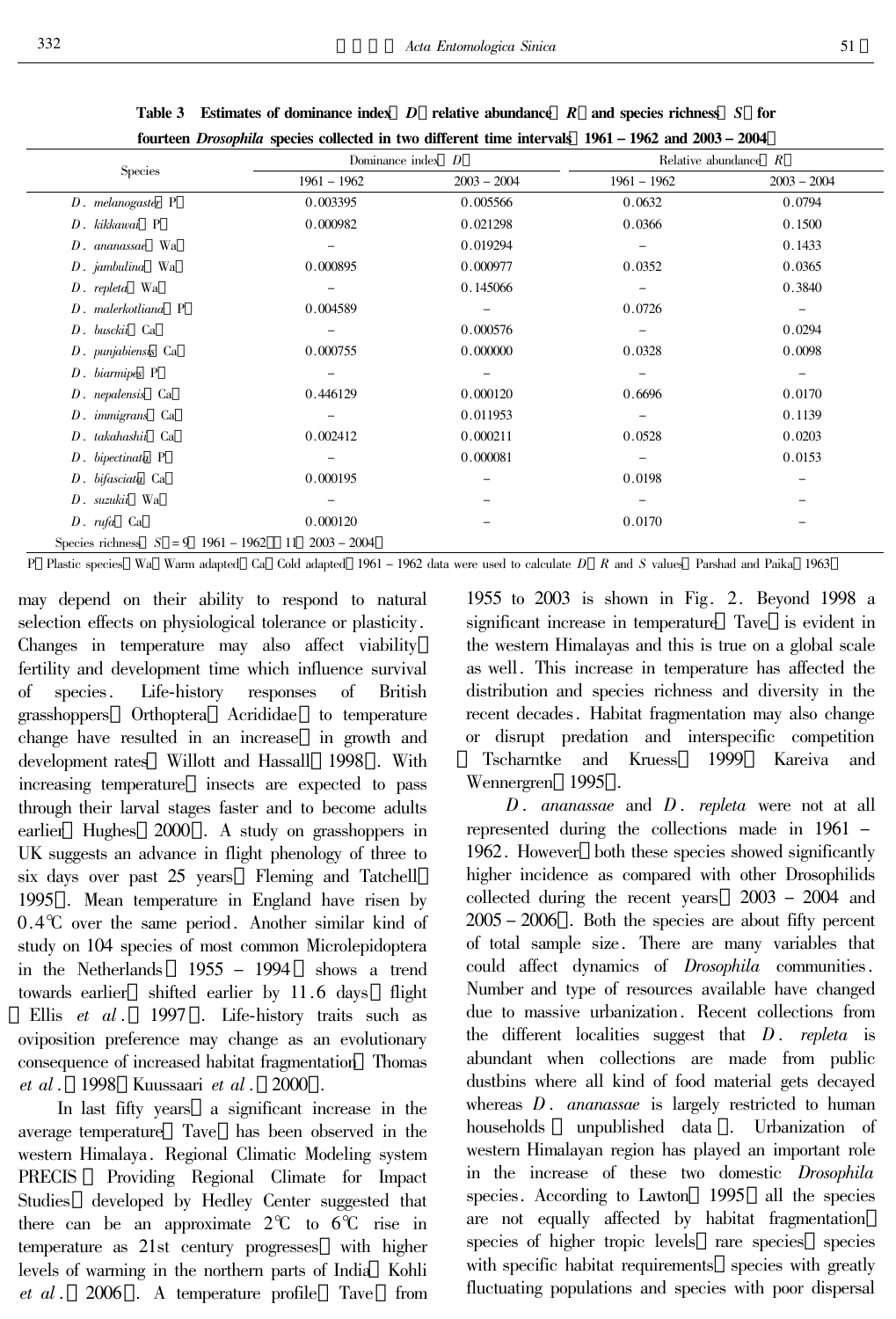



abilities are expected to be more prone to extinction. Moreover less competitive but highly mobile species which are typically early successional strategists may profit from habitat fragmentation at the cost of competitively superior but specialized and sedentary Tilman 1994. Along with all these possible species biotic interactions presence of predators causes microbial pathogens could also competitors  $etc.$ help in shaping the dynamics of these species. Indeed



Fig. 4 A positive correlation  $r = 0.90 \pm 0.05$ between number of wild caught individuals of warm adapted  $D$ . *ananassae* and increasing average temperature  $\mathcal{C}$  of the site of origin of populations. Data on pre-winter a winter b and post-winter c collections show significant differences. Figure represents results of  $2008 - 2004$  data only.

there are a number of studies which investigate interactions between pathogens and/ or parasites in Ritters and Tanada 1978 invertebrates  $e. g.$ Barbercheck and Kava 1990 Chandler  $et \text{ } al$ . 1993. As an extension of this suggestion there is at present a considerable global interest in invasive species and emergent infectious diseases Thomas et al. 2003. We do have parallel explanations or reports which suggests that community structures is more likely to be influenced by predators in benign versus harsh Walde 2004 abiotic regimes Finally the assemblages of species in ecological communities reflect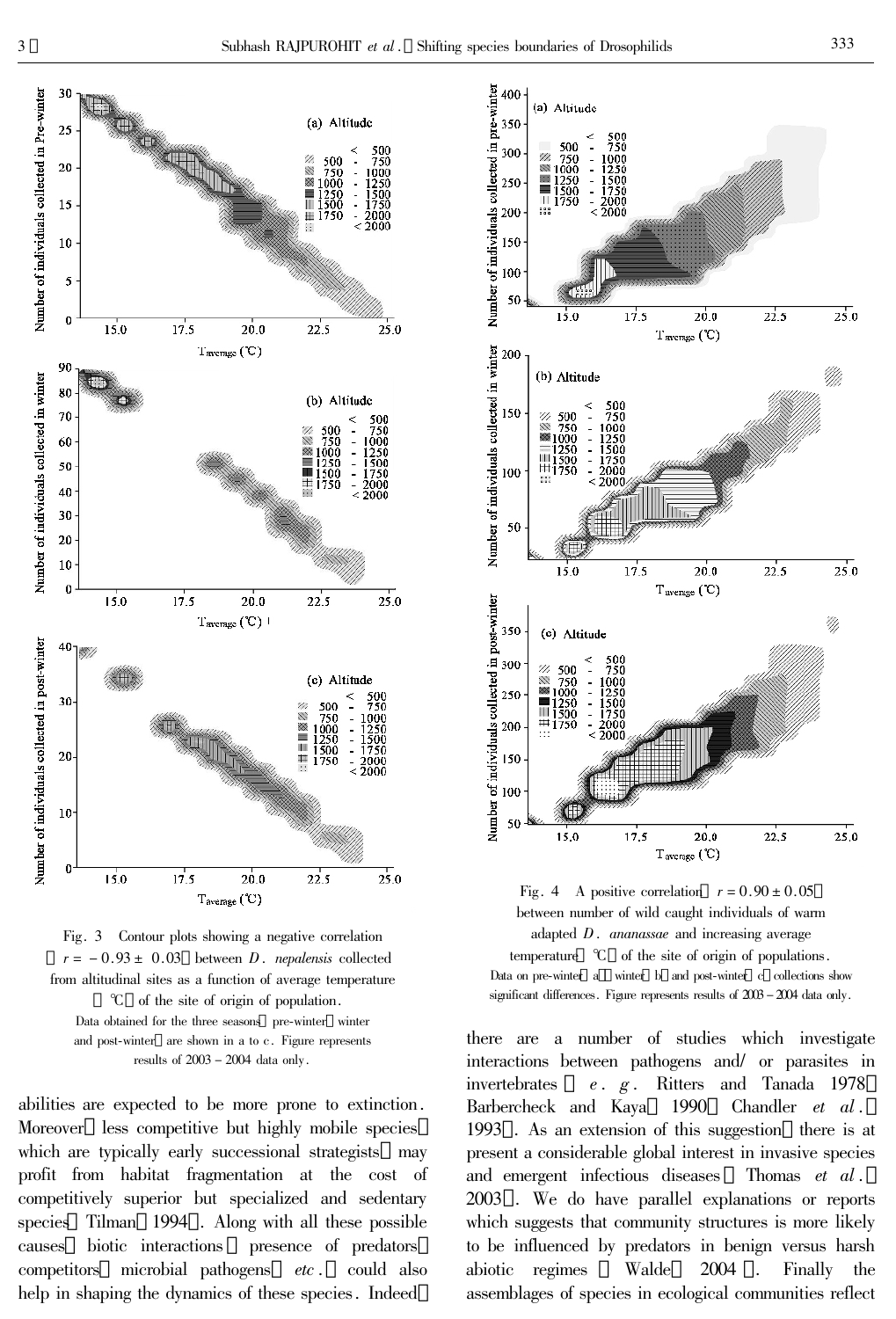interactions among organisms as well as between organisms and the abiotic environment. We might expect therefore that rapid climate change or extreme climatic events can alter community composition. Some of the range shifts involve community-level changes Walther *et al*  $\ldots$  2002.

Further studies are needed to analyze the interactions of species as well as ecosystem properties which determine species invasion in the western Himalayas. In conclusion the comparison of *Drosophila* communities collected during  $1961 - 1962$ and  $2003 - 2004$  showed that cold adapted species are disappearing and warm adapted species are appearing and the data correlated with changes in the average temperature in the western Himalayas.

**ACKNOWLEDGEMENTS** We are grateful to the reviewers and to the editor Prof. Decheng YUAN for helpful comments on the manuscript.

### **References**

- Andrewartha HG Birch LC 1954. The Distribution and Abundance of Animals. University of Chicago Press Chicago. 1 - 782.
- Barbercheck ME Kaya HK 1990. Interactions between Beauveria bassiana and the entomogenous nematodes Steinernema feltiae and Heterorhabditis heliothidis . Journal Invertebrate Pathology 55 225 -234
- Brneie D Prevosti A Budnik M Monclus M Ocana J 1981. Colonization of Drosophila subobscura in Chile. First population and cytogenetics studies. Genetica  $56 \quad 3-9$ .
- Carcavallo RU Casas SC 1996. Some health impacts of global warming in South America. Journal of Epidemiology 6 S153 - S157.
- Chandler D Heale JB Gillespie AT 1993. Competitive interaction between strains of Verticillium lecanni on two insect hosts. Annals of Applied  $Biology$  122 435 - 440.
- Cossins AR Bowler K 1987. Temperature Biology of Animals. Chapman & Hall London.  $1 - 339$ .
- Ellis WN Donner JH Kuchlein JH 1997. Recent shifts in phenology of Microlepidoptera related to climatic change Lepidoptera. Entomologische Berichten Amsterdam 57 66 - 72.
- Epstein PR Diaz HF Elios S Grabherr G Graham NE Martens WJM Thompson EM Susskind J 1998. Biological and physical signs of climate change focus on mosquito-borne diseases. Bulletin of the American Meteorological Society 79 409 - 417.
- Fleming RA Tatchell GM 1995. Shifts in the flight periods of British aphids a response to climate warming In Harrington R Stork N eds. Insects in a Changing Environment. Academic Press London. 505 -508.
- Focks DA Daniels E Haile DG Keesling LE 1995. A simulation model of the epidemiology of urban dengue fever Literature analysis model development preliminary validation and samples of simulation results. American Journal of Tropical Medicine and Hygiene 53 489 - 506.
- Goni B Fresia P Calvino M Ferreiro MJ Valente VLS Basso da Silva L 2001. First record of Zaprionus indianus Gupta 1970 Diptera Drosophilidae in southern localities of Uruguay South America. Drosophila Information Service  $84 \quad 61-65$ .
- Haeberli W 1995. Climate change and its impacts on glaciers and permafrost in the Alps. In Guisan A Holton JI Spichiger R Tessier eds. Potential Ecological Impacts of Climate Change in the Alps and Fennoscandanavian Mountains An Annex to the Intergovernmental Panel on Climate Change IPCC Second Assessment Report Working Group  $\llbracket$ . Conservatoire et jardin botaniques de Geneve. 97 – 103.
- Hastenrath S Kruss PD 1992. Greenhouse indicators in Kenya. Nature  $355$   $503 - 504$ .
- Hughes L 2000. Biological consequences of global warming is the signal already. Trends in Ecology and Evolution  $15\,2\quad 56-61$ .
- Kareiva P Wennergren U 1995. Connecting landscape patterns to ecosystem and population processes. Nature 373 299 - 302.
- Kaser G Noggler B 1991. Observations on Speke Glacier Ruwenzori Range Uganda. Journal of Glaciolgy 37 127 513 - 518.
- Kohli RK Sahai AK Kumar KK Patwardhan SK Mishra PK Revadekar JV Kama K Pant GB 2006. High resolution climate change scenarios for India for the 21st century. Current Science  $90\,3 - 334 - 345$ .
- Kumar S 2006. Climate change and crop breeding objectives in the twenty first century. Current Science 90 8 1 053 - 1 054.
- Kuussaari M Singer M Hanski I 2000. Local specialization and landscapelevel influence on host use in an herbivorous insect. Ecology 81  $2177 - 2187.$
- Lawton JH 1995. Population dynamic principles. In Lawton JH May RM eds. Extinction Rates. University Press Oxford. 147 - 163.
- Leaf A 1989. Potential health effects of global climate and environmental changes. New England Journal of Medicine  $321 \quad 1577 - 1583$ .
- Leather S Walters K Bale J 1993. The Ecology of Insects Overwintering. University Press Cambridge Cambridge.  $1 - 253$ .
- Martens WJMJetten TH Focks DA 1997. Sensitivity of malaria schistosomiasis and dengue to global warming. Climate Change 35  $145 - 156$ .
- Maskell K Mintzer IM Callander BA 1993. Basic science of climate change. *Lancet* 342 1027 - 1031.
- McCarthy II Canziani OF Leary NA Dokken DJ White KS 2001. Climate change 2001 Impacts Adaptations and Vulnerability Contributions of Working Group II to the Third Assessment Report of the Inter-governmental Panel on Climate Change. Cambridge University Press Cambridge. Report of Inter-Governmental Panel on Climate Change - IPCC  $.84-182$ .
- Mc Carty JP 2001. Ecological consequences of recent climate change.  $Conservation\, \, Biology \quad 15\quad 320-331\,.$
- McMichael AJ Haines A Slooff R 1996. Climate Change and Human Health. World Health Organization 297.
- Nehring S 1996. Establishment of thermophilic phytoplankton species in the North Sea biological indicators of climatic changes ICES Journal of Marine Sciences 55 818 - 823.
- Nieder J La Mesa G Vacchi M 2000. Blenniidae along the Italian coasts of the Ligurian and the Tyrrhenian Sea Community structure and new records of Scartella cristata for northern Italy. Cybium 24 4 359 -369.
- Parkash R Karan D Munjal AK 1998. Geographical divergence for quantitative traits in colonizing populations of Drosophila kikkawai from India. Hereditas  $128$   $201 - 205$ .
- Parkash R Munjal AK 1999a. Phenotypic variability of thoracic pigmentation in Indian populations of Drosophila melanogaster. Journal of Zoolgical Systematics and Evolutionary Research 37 133 - 140.
- Parkash R Munjal AK 1999b. Climatic selection of starvation and desiccation resistance in populations of some tropical drosophilids. Journal of Zoological Systematics and Evolutionary Research 37 195 -202.
- Parmesan C 1996. Climate and species range. Nature 382 765 766.
- Parshad R Paika IJ 1963. Drosophilid survey of India. II. Taxonomy and cytology of the subgenus Sophophora Drosophila . Research Bulletin  $N.S.$  of the Panjab University 15 225 - 252.
- Parsons PA 1991. Biodiversity conservation under global climatic change The insect Drosophila as a biological indicator Global Ecology and  $Biogeography$  Letters  $177 - 83$ .
- Patz JA Epstein PR Burke TA Balbus JM 1996. Global climate change and emerging infectious diseases. Journal of the American Medical  $\label{eq:2.1} Association \quad 275 \quad 217-223 \,.$
- Pugh PJA 1994. Non-indigenous Acari of Antarctica and the sub-Antarctic islands. Zoological Journal of the Linnean Society 110 207 - 217.
- Ritter KS Tanada Y 1978. Interference between two nuclear polyhedrosis viruses of the armyworm Pseudaletia unipunctata Lep. Noctuidae. Entomophaga 23 349 - 359.
- Santer BD Taylor KE Wigley TML Johns TC Jones PD Karoly D J Mitchell JFB Oort AH Penner JE Ramaswamy V Schwarzkopf MD